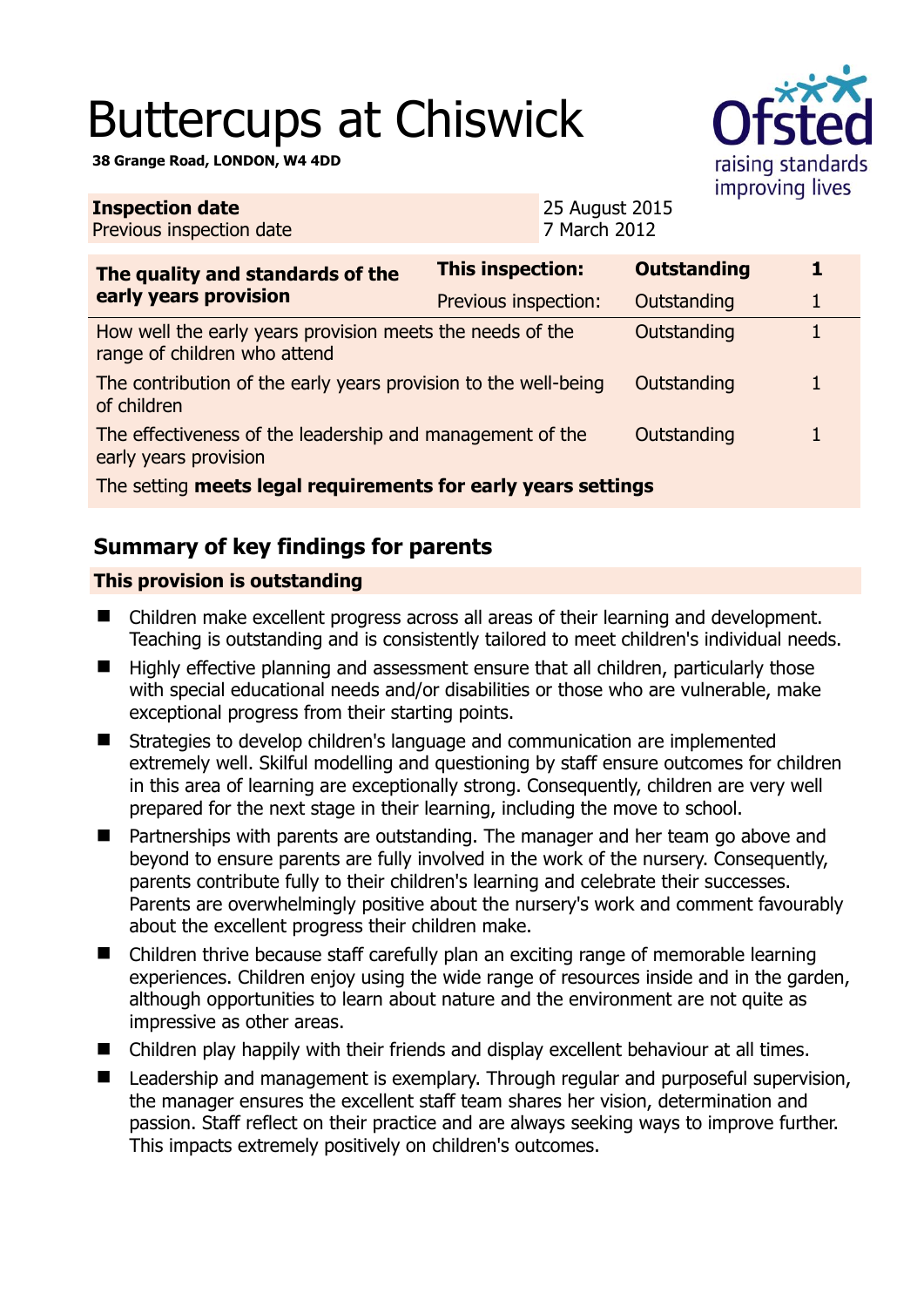# **What the setting needs to do to improve further**

#### **To further improve the quality of the early years provision the provider should:**

 $\blacksquare$  enhance further the opportunities for children to learn about the world around them, particularly nature and the environment.

#### **Inspection activities**

- $\blacksquare$  The inspector had a tour of the premises with the manager.
- The inspector observed teaching and learning in all parts of the nursery, including in the outdoor environment.
- The inspector carried out a joint observation with the manager.
- The inspector spoke to the manager, staff, parents and children during the inspection.
- The inspector looked at a sample of policies, children's assessment profiles, planning documentation and the nursery's self-evaluation form. Documentation relating to staff suitability and safeguarding was also scrutinised.

#### **Inspector**

Gary Rawlings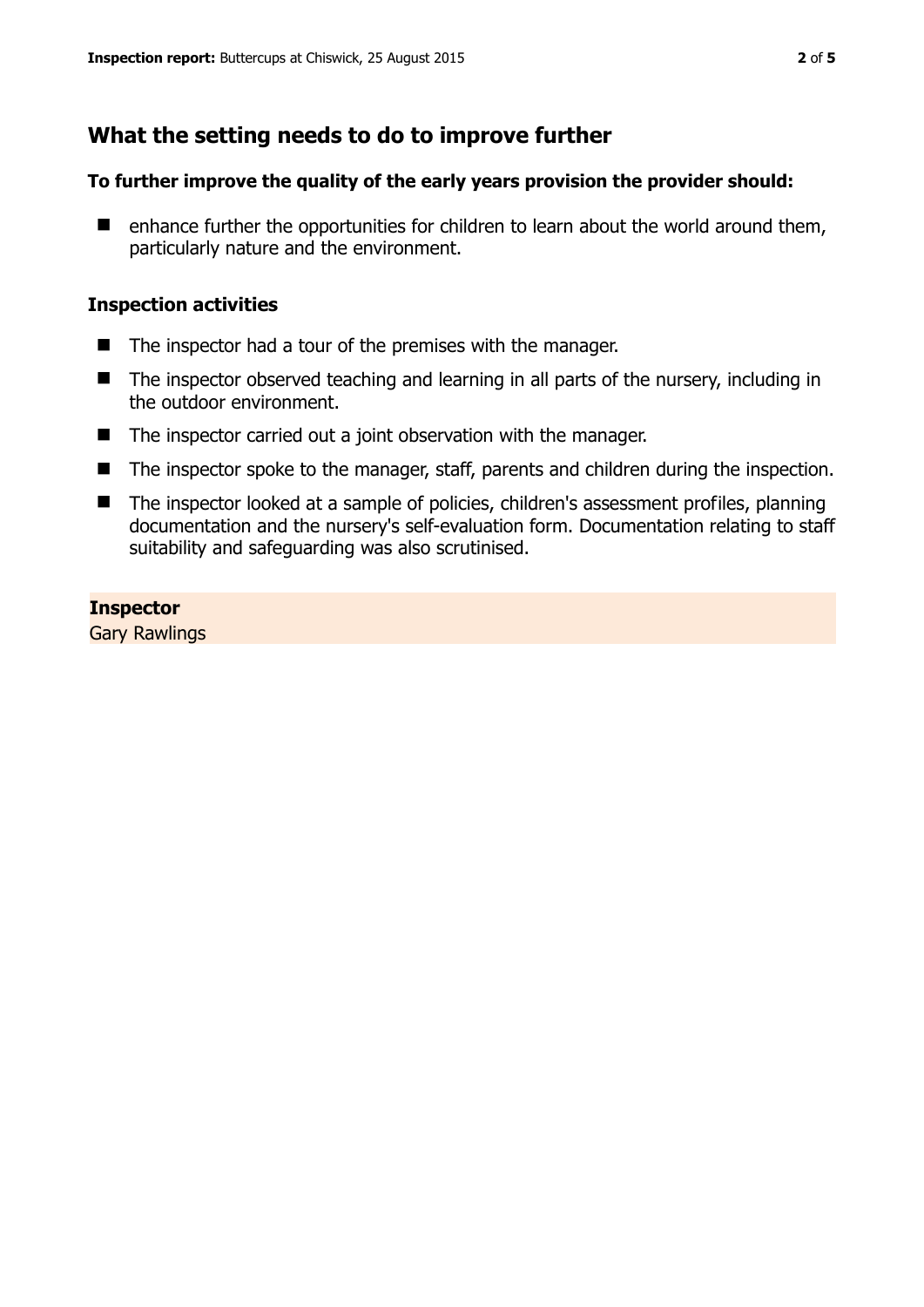## **Inspection findings**

#### **How well the early years provision meets the needs of the range of children who attend. This is outstanding**

All children benefit from exceptional teaching by staff that have an excellent understanding of the learning and development requirements. Staff skilfully enhance and extend children's communication, language, literacy and social skills so that they are extremely well prepared for their move to school. Staff provide opportunities for children to explore, ask questions and work together to solve problems. For example, older children cooperate well to solve floor puzzles and respond eagerly when asked to make their obstacle course more challenging. Younger children develop excellent language skills as staff expertly teach new words through song and rhyme. They happily join in with songs that involve repetition and counting. Children confidently choose their own ways to play. For example, they create a tea party in the sand tray while using words related to capacity with accuracy. Other children explore the use of objects to make music and respond well to the high quality praise given by adults. Staff skilfully incorporate numbers, shapes and space into the daily routine, such as walking down the steps or when preparing the table for lunch.

#### **The contribution of the early years provision to the well-being of children is outstanding**

Children settle extremely well as a result of a highly effective key-person system. Staff work collaboratively with parents to enable children's individual needs to be met. Staff promote health and exercise superbly as children take part in fitness activities in the garden and eat nutritious meals at lunchtime. Children respond very well to the high expectations of staff. For example, children line up beautifully from the garden and tidy away the cushions and toys without being asked. Staff promote children's social and emotional development very effectively. For example, older children talk happily at snack time about their birthdays and younger children take turns using the hairdryer in the role play area. Children develop physical skills as they climb and play safely, both inside and outside. Children demonstrate an excellent understanding of how to stay safe. For example, they remind adults to close the gates and to walk sensibly on the stairs. All staff have an excellent understanding about how to keep children safe.

#### **The effectiveness of the leadership and management of the early years provision is outstanding**

Highly effective management drives the excellent standards at this nursery. The wellqualified manager and deputy lead by example. They coach staff to deliver exceptional outcomes for children. Managers rigorously review children's profiles to ensure all children make outstanding progress. Staff are reflective practitioners who work exceptionally well as a team to ensure all children achieve their full potential. Robust self-evaluation pinpoints areas for further development. Managers and staff work exceptionally well with parents and other settings so that the individual needs of all children are fully met.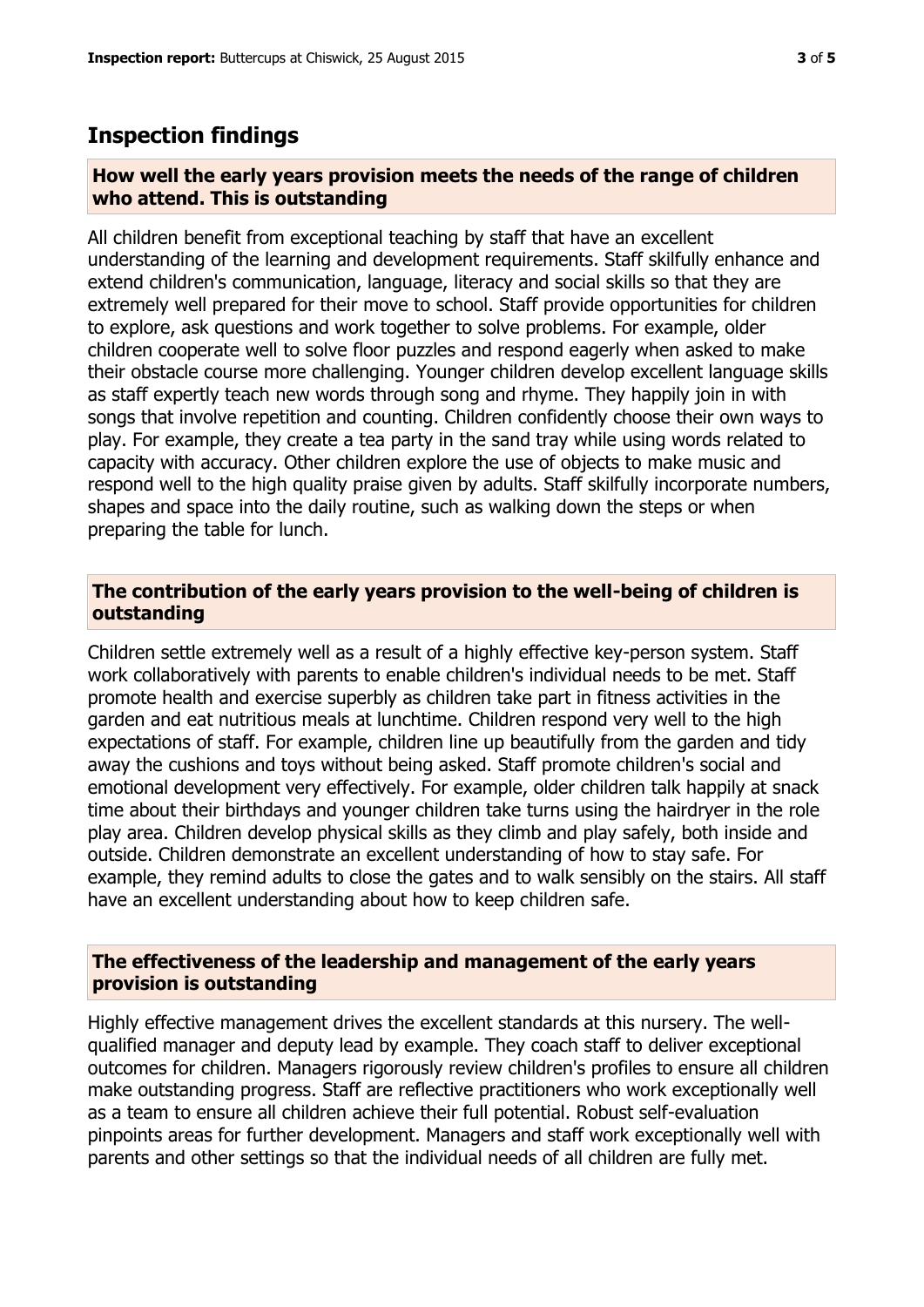# **Setting details**

| Unique reference number       | EY428455                          |
|-------------------------------|-----------------------------------|
| <b>Local authority</b>        | Hounslow                          |
| <b>Inspection number</b>      | 822769                            |
| <b>Type of provision</b>      | Full-time provision               |
| <b>Registration category</b>  | Childcare - Non-Domestic          |
| Age range of children         | $0 - 5$                           |
| <b>Total number of places</b> | 31                                |
| Number of children on roll    | 43                                |
| <b>Name of provider</b>       | <b>Buttercups Nursery Limited</b> |
| Date of previous inspection   | 7 March 2012                      |
| <b>Telephone number</b>       | 02087428368                       |

Buttercups at Chiswick registered in 2011. It is situated in a residential area of Chiswick within the London Borough of Hounslow. The nursery is open for 51 weeks a year, from 8am to 6pm and receives funding to provide free early education to children aged two, three and four years. The nursery employs 11 members of staff; of whom, one holds Qualified Teacher Status and eight hold relevant qualifications from level 2 to level 5.

This inspection was carried out by Ofsted under sections 49 and 50 of the Childcare Act 2006 on the quality and standards of provision that is registered on the Early Years Register. The registered person must ensure that this provision complies with the statutory framework for children's learning, development and care, known as the Early Years Foundation Stage.

Any complaints about the inspection or the report should be made following the procedures set out in the guidance 'Complaints procedure: raising concerns and making complaints about Ofsted', which is available from Ofsted's website: www.gov.uk/government/organisations/ofsted. If you would like Ofsted to send you a copy of the guidance, please telephone 0300 123 4234, or email enquiries@ofsted.gov.uk.